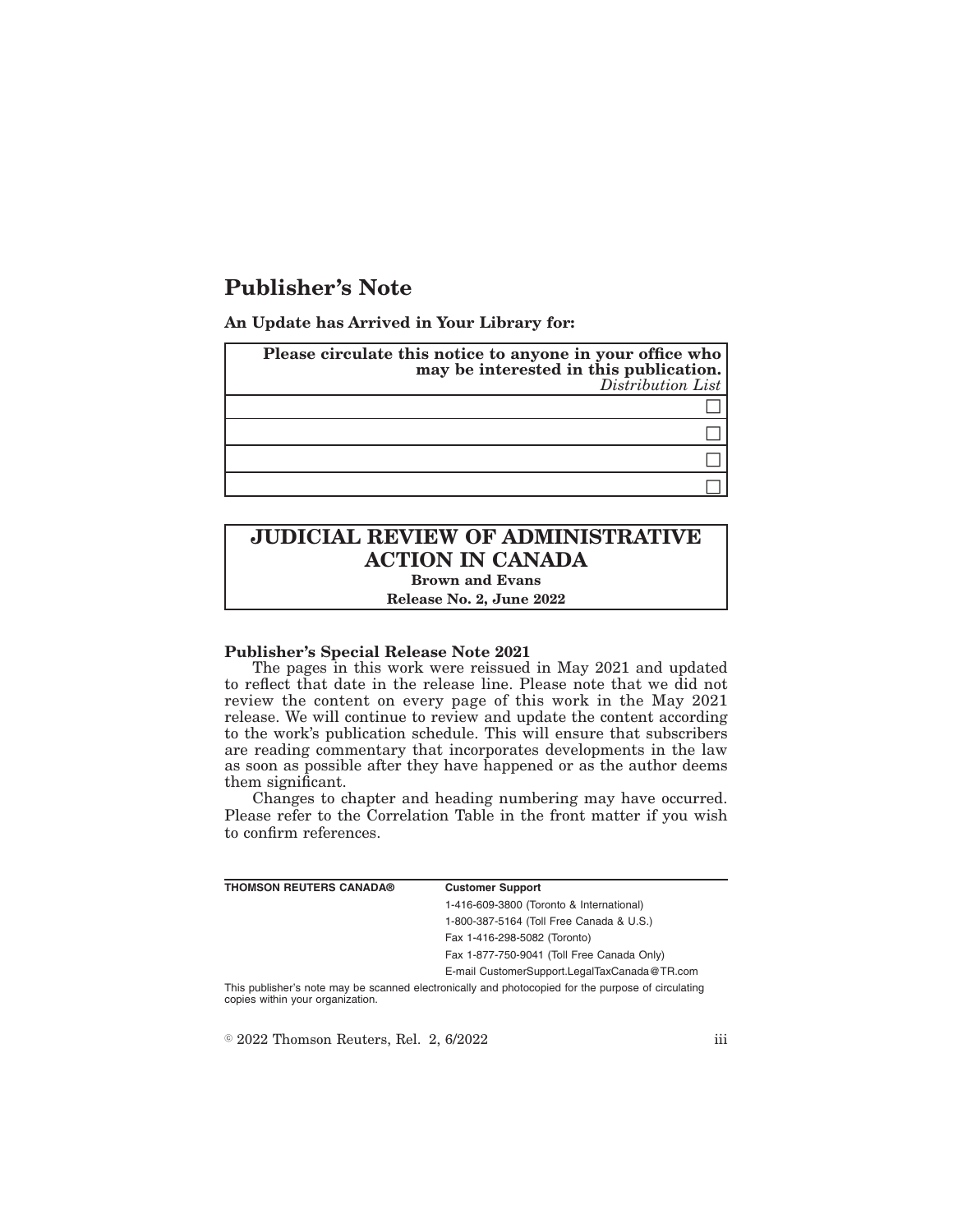This award-winning publication is an in-depth presentation of the law of judicial review of administrative action in Canada. Written by Donald J. M. Brown, Q.C. and The Honourable John M. Evans, both widely regarded as experts in the field of Administrative Law, *Judicial Review of Administrative Action in Canada* offers a substantive view of the law along with practical guidance on the issues that can arise in the judicial review process. This publication is a comprehensive research and working tool for administrative bodies, practitioners and legal scholars and is used across Canada and in academic and court libraries throughout the common law world. Designed to be a primary source of the statute and case law in the field of judicial review, the text also includes important legislation, regulations, rules, forms and practice directions for each jurisdiction.

*Judicial Review of Administrative Action in Canada* was the recipient of the prestigious Mundell Medal in 1999. A highly sought after prize, the Mundell Medal is awarded for a "distinguished contribution to letters and law".

This 3-volume looseleaf captures developments in this everchanging subject that is relevant to so many areas of the law. In a continuing effort to ensure that the legislation and other documentation throughout the treatise are current and relevant, this release includes significant updates made to the commentary and case law.

### **What's New in this Update**

This release features updates to the case law and commentary in the following chapters: 9 (Pre-Hearing Participatory Rights), 10 (The Hearing and Participatory Rights), 11 (Interest, Bias and Independence), 12 (Review of the Decision-Making Process), 13 (The Grant of Authority), 14 Review of the Exercise of Authority) and 15 (Review of Non-Adjudicative Administrative Action). This release also includes updates to the legislation found in Appendices B (Federal Statutes, Rules and Forms), G (Ontario Statutes, Rules, Forms and Practice Directions), H (Quebec Statutes and Civil Code) and O (Nunavut Statutes, Rules and Forms).

### **Highlights — Developments in Administrative Law in the Second Half of 2021**

Courts continue to wrestle with issues raised by the Supreme Court's decision in *Vavilov*. Issues surrounding determining what standard of review applies to a particular situation and how to apply the different standards featured in a number of decisions.

## **Determining the Standard of Review**

For example in *Canada (Public Safety and Emergency Preparedness) v. Gaytan*, 2021 FCA 163, the Federal Court of Appeal upheld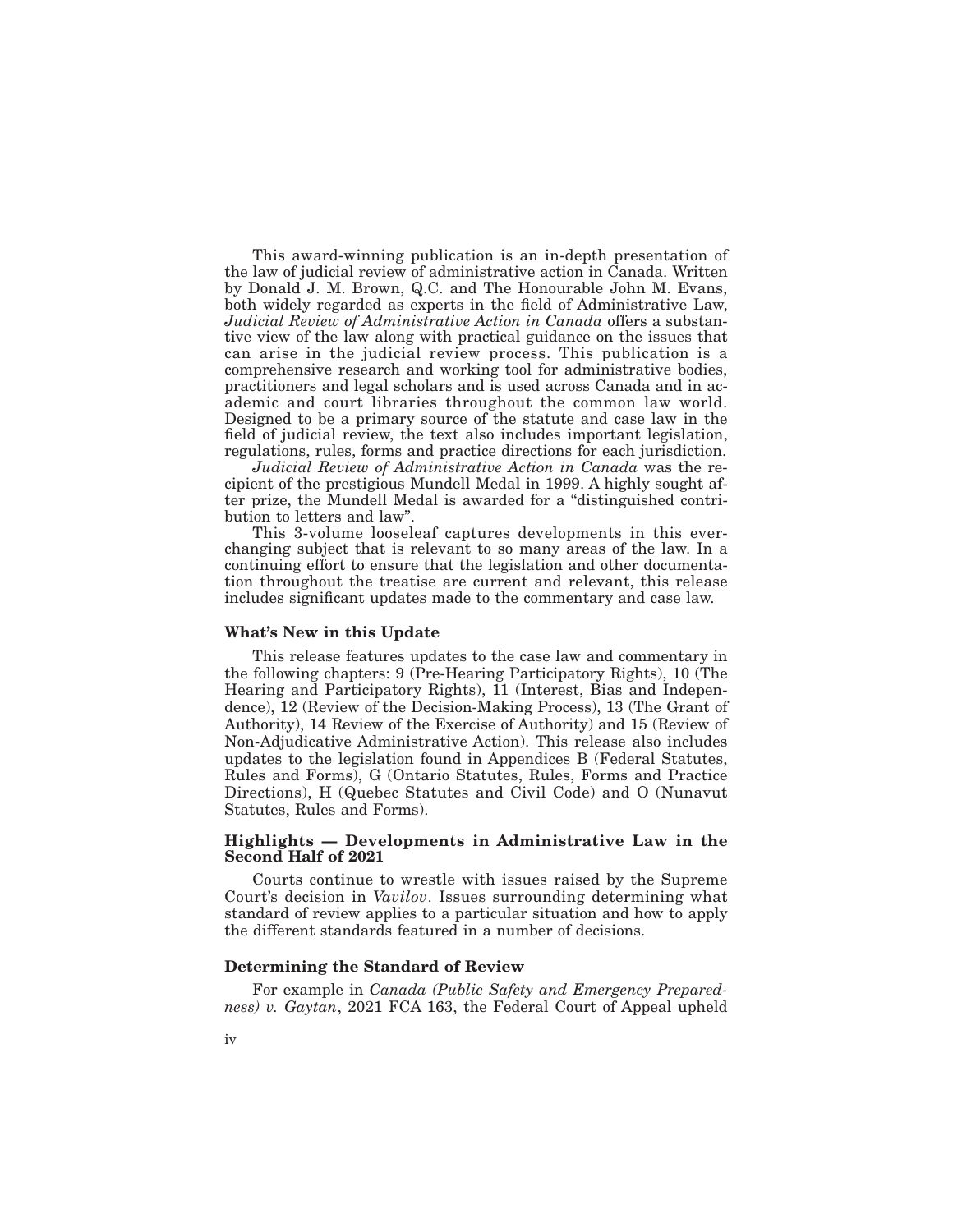the decision of the Federal Court finding that it is open to the Immigration Appeal Division of the Immigration and Refugee Board ("the IAD") to consider the criminal law defence of duress when assessing whether a permanent resident or a foreign national is inadmissible to Canada because they are a member of a criminal organization or for engaging in the criminal activities of that organization (under paragraph 37(1)(a) of the *Immigration and Refugee Protection Act*, SC. 2001, c. 27).

The Federal Court of Appeal concluded, not surprisingly, that the standard of reasonableness applied to a review of the IAD's application of the defence of duress to the claimants' circumstances. However, on the issue of whether the Board is entitled to consider the defence of duress, the Federal Court of Appeal was less sure that the standard of reasonableness applied.

Although it did not decide the issue, the Federal Court of Appeal raised an interesting issue with respect to whether the presumption of reasonableness might be rebutted in the circumstances. The Federal Court of Appeal noted that in *Vavilov*, the Supreme Court held that the presumption of reasonableness review can be rebutted where the issue involves questions regarding the jurisdictional boundaries between two or more administrative bodies. The Federal Court of Appeal then stated as follows: "The examples given by the Supreme Court in support of this exception to the presumption of reasonableness review all deal with administrative bodies deriving their authority from different statutory regimes, not, as is the case here, from the same statutory framework. The issue of the applicability of this exception to the case at bar not having been raised or addressed by the parties, it is preferable to leave it for another day."

Ultimately, the Federal Court of Appeal concluded that the Federal Court decision that the IAD is entitled to consider the defence of duress when determining whether an individual is inadmissible under paragraph  $37(1)(a)$  of the Act was not only reasonable but correct. The appeal was therefore dismissed.

Similarly, in *Manitoba Federation of Labour et al. v. The Government of Manitoba*, 2021 MBCA 85, the Manitoba Court of Appeal addressed two issues. First, whether provisions of the *Public Services Sustainability Act*, CCSM c. P272, violated section 2(d) of the Charter and, second, whether Manitoba's conduct during a specific round of collective bargaining violated section 2(d). The Court concluded that the legislation did not run afoul of section 2(d) but that the Province's conduct did.

In reaching this conclusion, the Manitoba Court of Appeal distinguished between the standard of review applicable to a review of the legislation at issue and the standard of review applicable to a review of the Province's conduct during collective bargaining. The Manitoba Court of Appeal concluded, not surprisingly, that the constitutional validity of the impugned legislation was "the quintessential question of law" and therefore attracted the correctness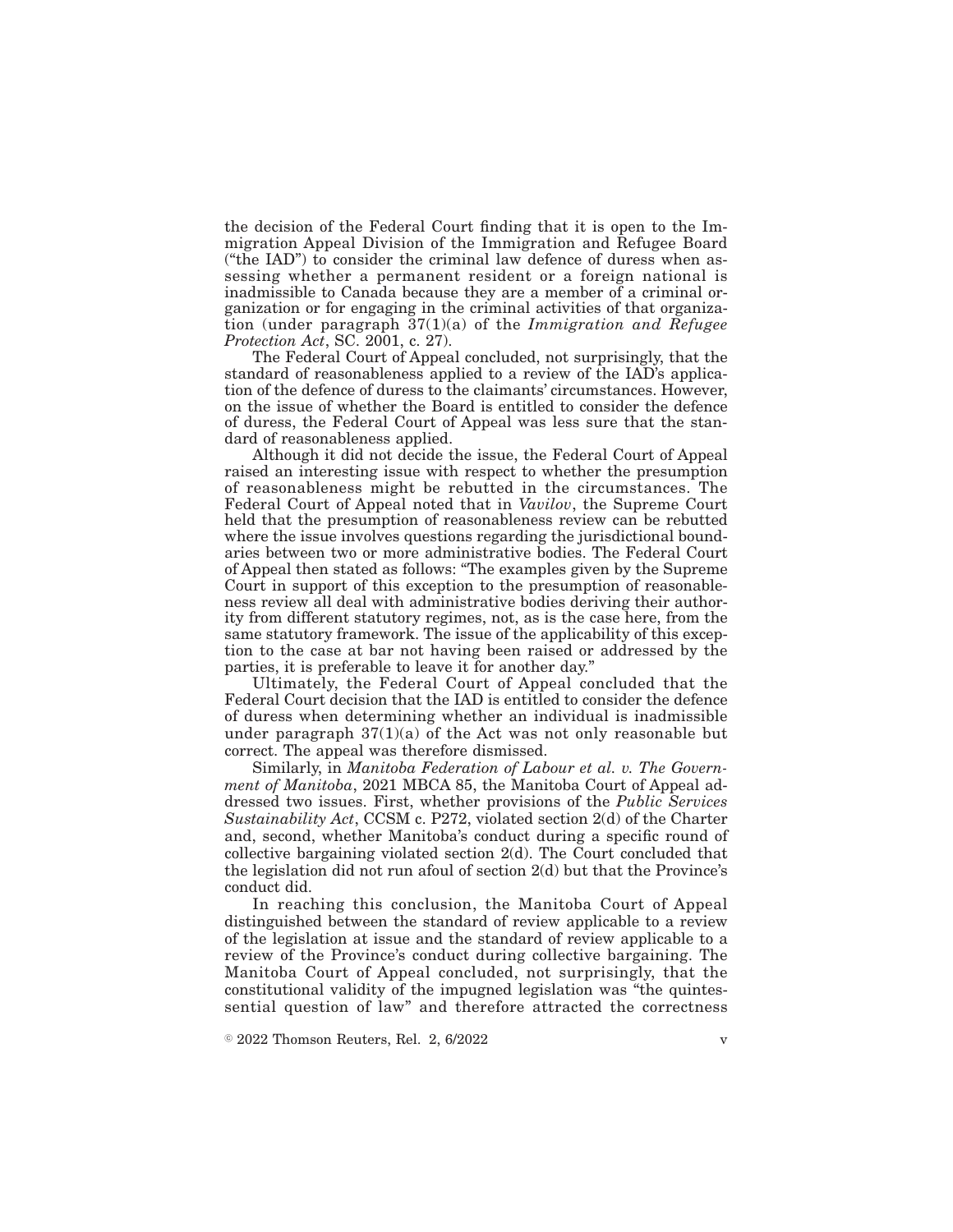standard.

Conversely, whether Manitoba's conduct infringed section 2(d) required a multi-faceted analysis that attracted a less exacting standard of review than the correctness standard. First, a court must ensure that the judge applied the correct legal principles. The standard of correctness applies to this step. The appellate court is then required to review the relevant facts underlying the Charter analysis to see if there was an error. According to the Manitoba Court of Appeal this part of a judge's decision is entitled to deference absent palpable and overriding error. Third and finally, the appellate court is required to review the application of the relevant legal principles to the relevant facts. In the civil law context this is reviewed for palpable and overriding error (unless an extricable legal error is evidence in which case correctness applies).

The Manitoba Court of Appeal concluded that the different standards of review stemmed from the differing nature of the questions being posed. The constitutional validity of the legislation at issue involves the interplay between the legislation and the Constitution. Conversely whether conduct infringes a Charter right is more fact specific and therefore more entitled to deference.

#### **Carrying out the Review in the Absence of Reasons**

In *Catalyst Pharmaceuticals Inc. v. Canada (Attorney General)*, 2021 FC 505, the issue was not which standard to apply but rather how to apply the reasonableness standard in the absence of formal reasons from the administrative decision maker. At issue, broadly speaking, was the decision of the Minister of Health to issue a Notice of Compliance with respect to a New Drug Submission. The applicants argued that the Minister's decision violated the Food and Drug Regulations.

The Federal Court noted that as part of ensuring proper supervision over administrative decision makers, courts must be able to assess the reasonableness of the decision at issue. In Catalyst Pharmaceuticals Inc., the Federal Court quashed the decision. The Federal Court concluded that the while the Minister was not required to provide reasons for its decision, the Court was left with no reasons to review and no rationale for the decision could be discerned or inferred from reviewing the record. Accordingly, the matter was returned to the Minister for redetermination.

#### **ProView Developments**

Your ProView edition of this product now has a new, modified layout:

The opening page is now the title page of the book as you would see in the print work